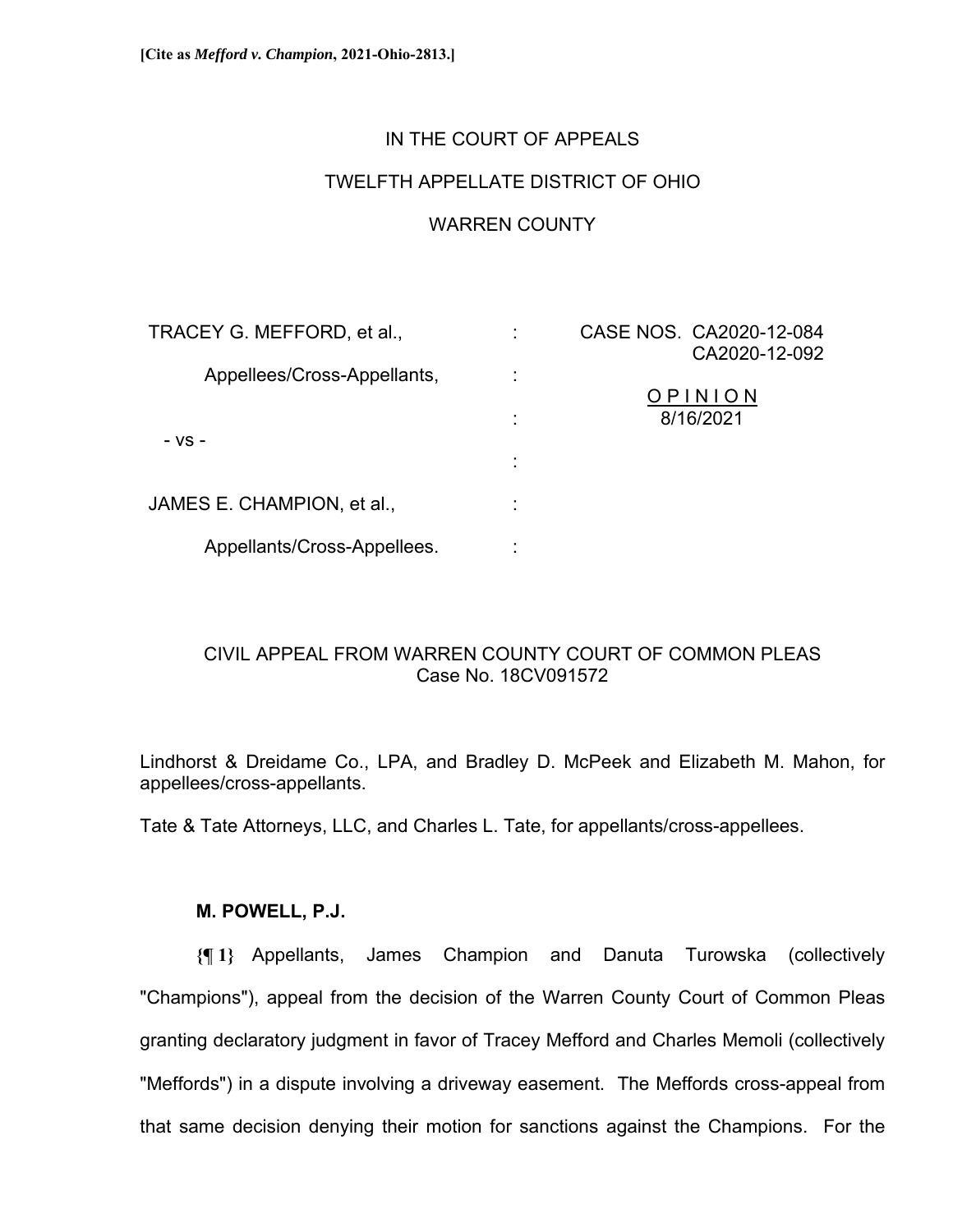reasons detailed below, we affirm the trial court's decision.

**{¶ 2}** The Meffords and the Champions are next-door neighbors who share a common driveway. The driveway begins at the street and extends northward between the Meffords' and the Champions' respective residences. Some portions of the driveway are on the Meffords' property, whereas other portions of the driveway are on the Champions' property. Both the Meffords' and the Champions' properties have detached garages, which the parties access via the shared driveway.

**{¶ 3}** In February 2018, the Champions removed a tree that was located behind their garage and installed a concrete parking pad. To access the parking pad, the Champions enter the shared driveway and travel north past their garage. The Meffords allege that this requires the Champions to drive beyond the driveway easement and onto their property, resulting in a trespass.

**{¶ 4}** When the Meffords objected, the Champions claimed that a 1918 deed established a right-of-way over the entire driveway extending to their newly constructed parking pad. The Meffords assert that the easement does not include the entire driveway based upon a 1997 "Perpetual Easement and Maintenance Agreement" ("1997 Easement Agreement"), executed by the predecessors in interest for the parties' respective properties.

**{¶ 5}** On October 12, 2018, the Meffords filed this action against the Champions seeking declaratory judgment regarding the parties' rights and responsibilities concerning the driveway easement and trespassing damages. The Champions answered the complaint and filed a counterclaim seeking to quiet title. The Champions also sought a declaratory judgment requesting the trial court find they have a vested property right to use the easement to travel to their parking pad. Both parties ultimately moved for summary judgment on their respective claims.

 $-2$  -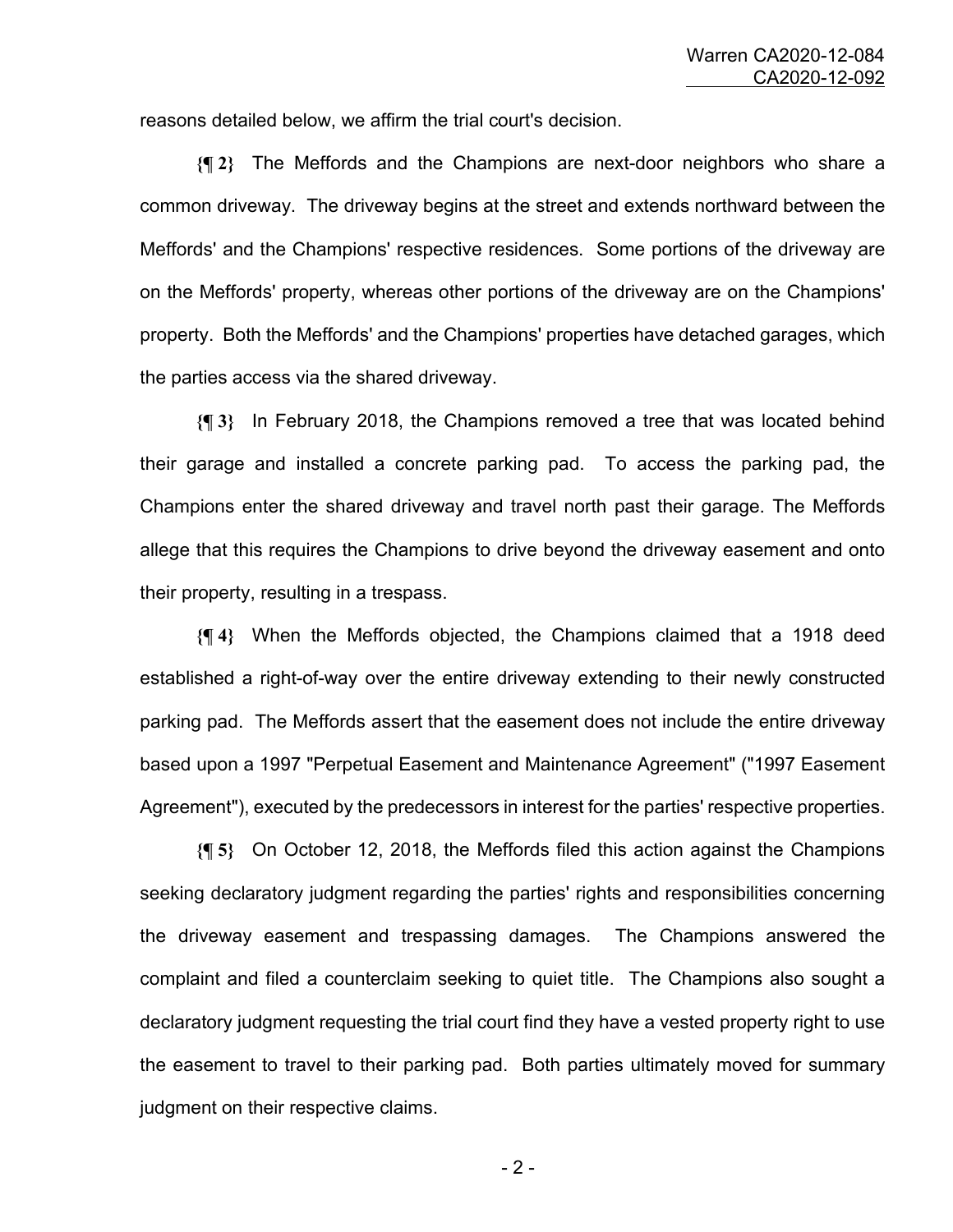**{¶ 6}** On April 1, 2020, the trial court rendered summary judgment in favor of the

Meffords and denied the Champions' motion for summary judgment. In so doing, the trial

court rejected claims by the Champions concerning the 1918 right-of-way. The trial court

instead found the 1997 Easement Agreement was the controlling document. Specifically,

the trial court found:

Upon review, the Court finds the [1997] Easement Agreement is the binding document regarding the two parcels in this case. The Agreement was created by two former owners of the Mefford and Champion properties who owned \* \* \* the properties at the time the Agreement was signed and recorded. The Agreement specifically grants an easement of ingress and egress from the Mefford's [sic] property to the Champion's [sic] property and vice versa. Attached to the Agreement and referenced therein as "Exhibit C" is a map depicting the "strip of land" that the homeowners identified as the easement. Exhibit C does not show the easement running over the entire property line of the two parcels but, rather, running from the roadway to the detached garages on the property and well before the nowexisting Parking Pad. The language of the Agreement is clear and unambiguous in its terms and in the depictions of the easement's start and end.

As the 1997 Easement Agreement shows the easement ending well before the Champion's [sic] Parking Pad, the Court find the Champions have violated the express terms of the Agreement by trespassing upon the Mefford's [sic] property. \* \* \*

The trial court enjoined the Champions from accessing their newly constructed parking pad

through the Meffords' property. The Meffords then sought sanctions against the Champions

alleging they had engaged in frivolous conduct.

**{¶ 7}** The Champions appealed the trial court's decision, which this court dismissed

for lack of a final appealable order upon finding the trial court had not yet resolved the issue

of damages. *Mefford v. Champion*, 12th Dist. Warren No. CA2020-04-028 (June 18, 2020)

(Entry Granting Motion to Dismiss). Following this court's dismissal, the trial court

considered the issue of damages and awarded the Meffords trespassing damages of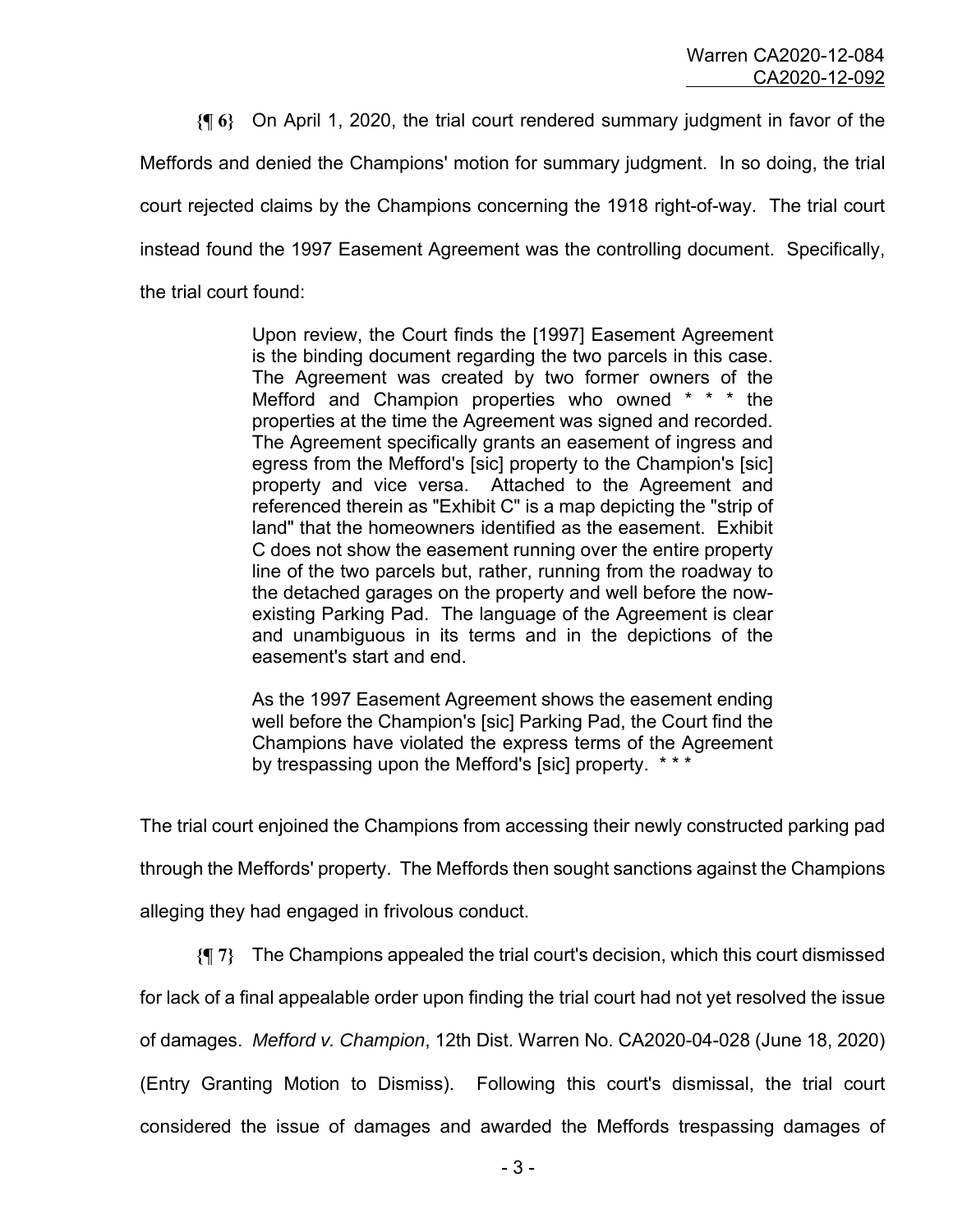\$25,000 and an additional \$2,500 for damage the Champions caused to the Meffords' yard. The trial court denied the Meffords' request for punitive damages and sanctions against the Champions.

**{¶ 8}** The Champions now appeal, raising four assignments of error. The Meffords cross-appeal, raising one assignment of error. For ease of discussion, and because they are interrelated, we will address the Champions' first three assignments of error together.

**{¶ 9}** Assignment of Error No. 1:

**{¶ 10}** THE TRIAL COURT ERRED TO THE PREJUDICE OF DEFENDANTS-APPELLANTS BY NULLIFYING THEIR EXPRESS, VESTED, APPURTENANT EASEMENT IN USE OF THE SHARED DRIVEWAY.

**{¶ 11}** Assignment of Error No. 2:

**{¶ 12}** THE TRIAL COURT ERRED TO THE PREJUDICE OF DEFENDANTS-APPELLANTS BY AWARDING SUMMARY JUDGMENT TO PLAINTIFF[S]-APPELLEES WHEN THERE WERE MATERIAL FACTS IN DISPUTE.

**{¶ 13}** Assignment of Error No. 3:

**{¶ 14}** THE TRIAL COURT ERRED TO THE PREJUDICE OF DEFENDANTS-APPELLANTS BY RELYING UPON A LEGALLY INVALID AND AMBIGUOUS SKETCH TO REFORM THE PARTIES' EASEMENTS AND USE OF A SHARED DRIVEWAY.

**{¶ 15}** In their first three assignments of error, the Champions allege the trial court erred by granting summary judgment in favor of the Meffords. To support this claim, the Champions argue that the trial court nullified the 1918 right-of-way and relied on the 1997 Easement Agreement. The Champions also argue the trial court erred by granting summary judgment to the Meffords because there were genuine issues of material fact that preclude summary judgment. We find the Champions' arguments are without merit.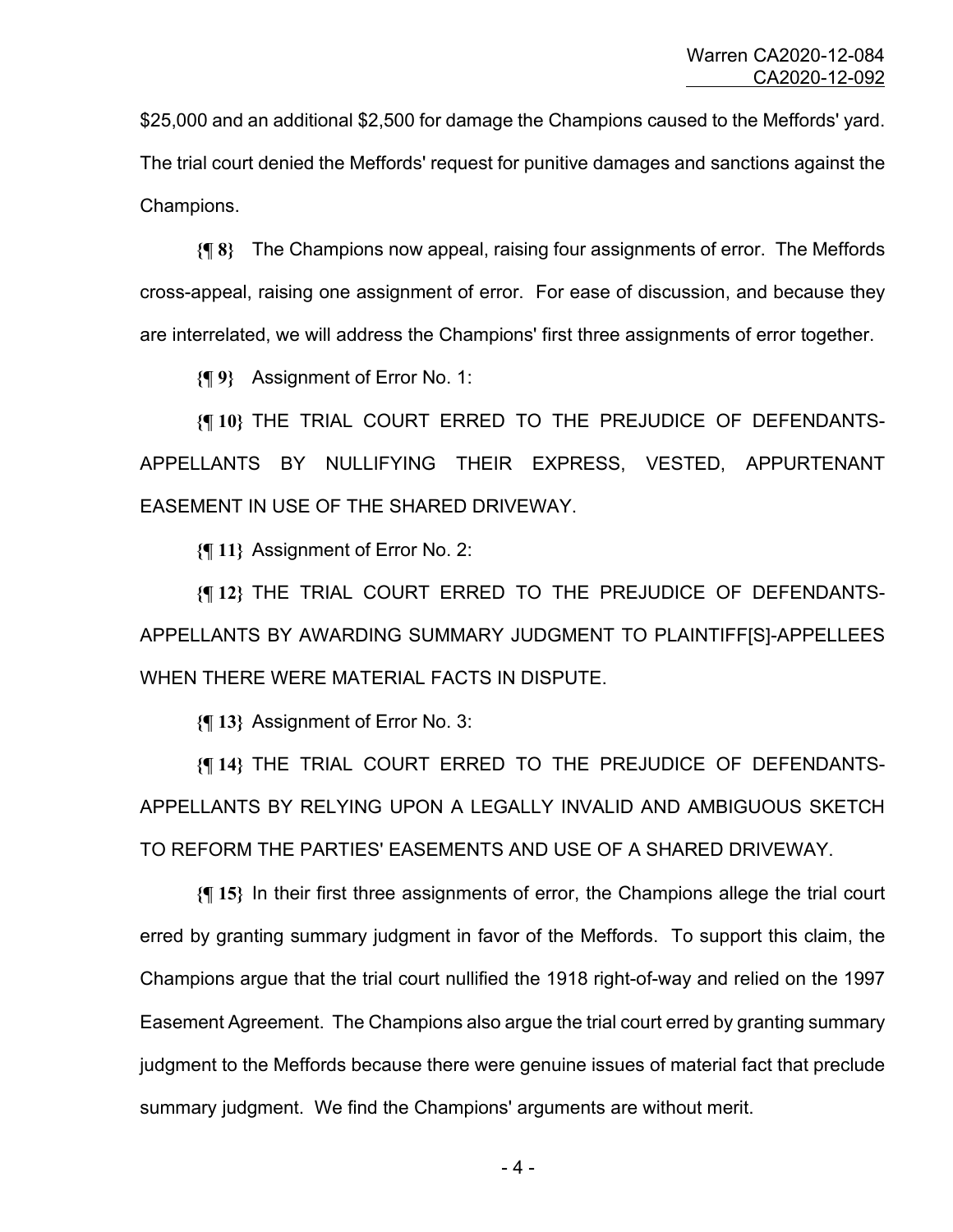**{¶ 16}** This court reviews summary judgment decisions de novo, which means we review the trial court's judgment independently and without deference to the trial court's determinations, using the same standard in our review that the trial court should have employed. *Ludwigsen v. Lakeside Plaza, L.L.C*., 12th Dist. Madison No. CA2014-03-008, 2014-Ohio-5493, ¶ 8. Pursuant to Civ.R. 56(C), summary judgment is appropriate when (1) there is no genuine issue of any material fact, (2) the moving party is entitled to judgment as a matter of law, and (3) the evidence submitted can only lead reasonable minds to a conclusion which is adverse to the nonmoving party. *Zivich v. Mentor Soccer Club, Inc*., 82 Ohio St.3d 367, 369-370 (1998).

**{¶ 17}** The moving party bears the initial burden of informing the court of the basis for the motion and demonstrating the absence of a genuine issue of material fact. *Robinson v. Cameron*, 12th Dist. Butler No. CA2014-09-191, 2015-Ohio-1486, ¶ 9. Once this burden is met, the nonmoving party has a reciprocal burden to set forth specific facts showing there is some genuine issue of material fact yet remaining for the trier of fact to resolve. *Id*. In determining whether a genuine issue of material fact exists, the evidence must be construed in favor of the nonmoving party. *Vanderbilt v. Pier 27, L.L.C*., 12th Dist. Butler No. CA2013- 02-029, 2013-Ohio-5205, ¶ 8.

**{¶ 18}** An easement is a property interest in the land of another that allows the owner of the easement a limited use of the land in which the interest exists. *Bavis v. Deimling*, 12th Dist. Clermont Nos. CA2017-05-024 and CA2017-06-026, 2018-Ohio-2259, ¶ 13. "An easement has also been defined as a right that the owner of one estate, referred to as the 'dominant estate,' may exercise for his benefit in or over another's estate, referred to as the 'servient estate.'" *McCumbers v. Puckett*, 12th Dist. Fayette No. CA2008-11-038, 2009- Ohio-4465, ¶ 14, quoting *1st Natl. Bank v. Mountain Agency, L.L.C*., 12th Dist. Clermont

 $-5$  -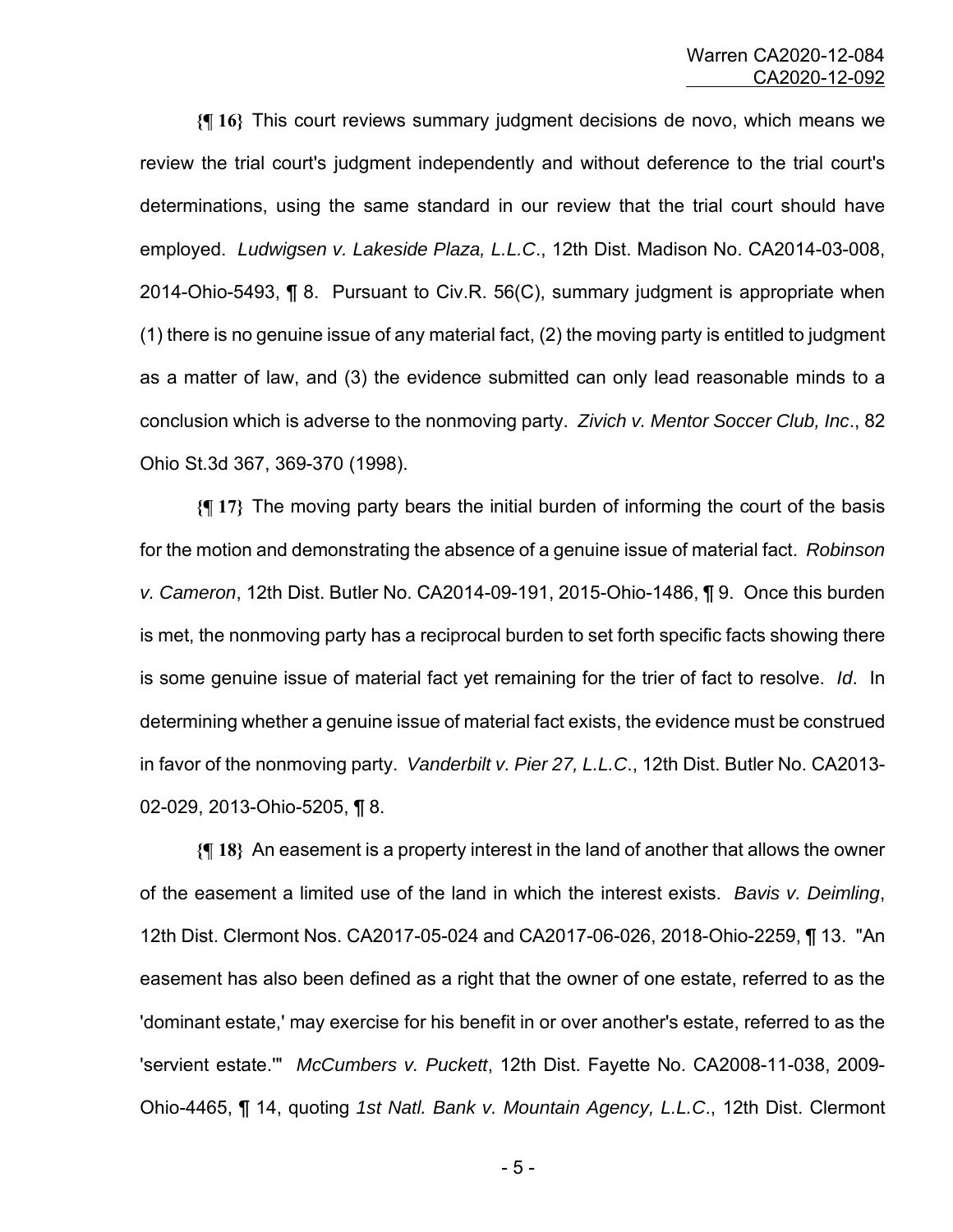No. CA2008-05-056, 2009-Ohio-2202, ¶ 14. The burden of proving an easement is on the party claiming the easement. *Gateway Park, L.L.C. v. Ferrous Realty*, Ltd., 8th Dist. Cuyahoga No. 91082, 2008-Ohio-6161, ¶ 27.

**{¶ 19}** When an easement exists by an express grant, the extent and limitations upon the dominant estate's use of the land depend upon the language in the grant. *Esteph v. Grumm*, 4th Dist. Hocking No. 07CA6, 2008-Ohio-1121, ¶ 10, citing *Alban v. R.K. Co*., 15 Ohio St.2d 229, 232 (1968). "When the language granting an easement is clear and the delineation of the easement is unambiguous, we presume that the deed expresses the intent of the parties, and we need not go beyond that language in determining the scope of the easement." *Id.*, citing *Shifrin v. Forest City Ent., Inc*., 64 Ohio St.3d 635, 638 (1992) ("courts presume that the intent of the parties to a contract resides in the language they chose to employ in the agreement"). *See also Johnson v. Keith*, 12th Dist. Clermont No. CA2012-04-032, 2013-Ohio-451, ¶ 35 ("A written easement that contains an express grant will be interpreted based upon the language contained in that grant.").

**{¶ 20}** The record reflects that there are two potential controlling documents – the 1918 right-of-way and the 1997 Easement Agreement. The 1918 right-of-way was created by George Rebold, a prior owner of the land now comprising the Mefford and Champion properties. After Rebold subdivided the land, he conveyed the eastern property, i.e., the Champions' property, including a right of ingress and egress. The only description of the easement is set forth in the deed from Rebold to the purchaser of the eastern property, which states:

> There is herewith granted a right of way over that part of the driveway lying along the West line of above described lot, which lies on the lot retained by Geo Rebold and his successors, a right of way over that part of said driveway which lies on the above described.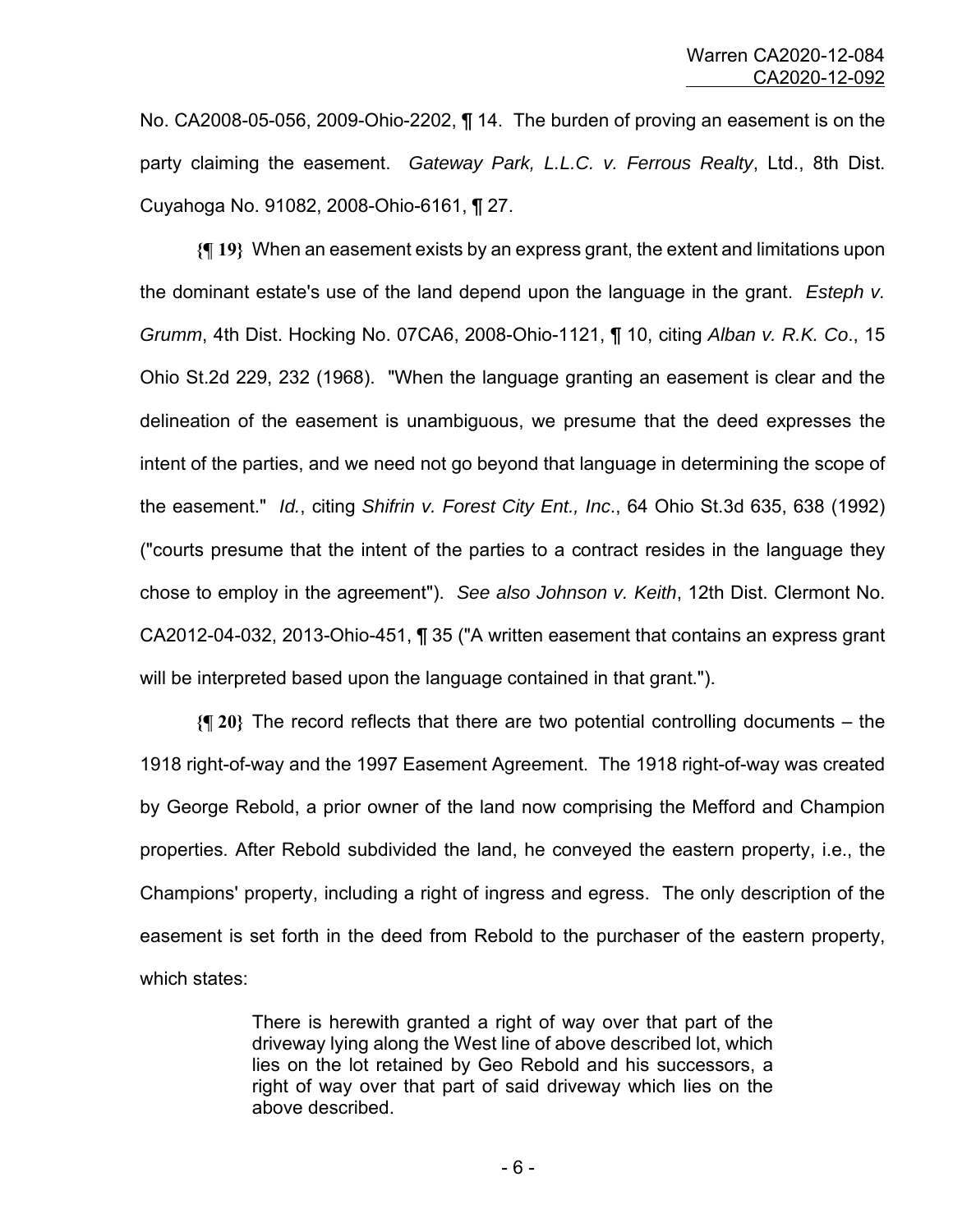**{¶ 21}** Since the 1918 right-of-way does not contain a termination date, the Champions argue that it is the binding document at issue in the present case. The Champions further claim that, because the 1918 right-of-way does not specify otherwise, the "driveway" must run the length of the two parcels, including where the parking pad now exists.

**{¶ 22}** The Meffords argue that the 1997 Easement Agreement, not the 1918 rightof-way, controls the parties' respective rights and responsibilities. The Meffords presented evidence that the prior homeowners, recognizing ambiguity in the 1918 right-of-way, entered into an agreement to clarify their respective rights and obligations regarding their shared drive. To that end, the 1997 Easement Agreement conveyed two express easements of ingress and egress: one burdens the Champions' property while the other burdens the Meffords' property. The agreement is signed by the prior owners and states, in pertinent part:

> Whereas, there is a strip of land the property described in Exhibit "C" which is part of the property described in Exhibit "A" and part of the property described in Exhibit "B."

> For valuable and mutual agreements the undersigned REINHARD does hereby bargain, grant and convey to FREEMAN, their heirs and assigns, an easement for ingress and egress, and the use, construction and maintenance of a driveway across the property described in Exhibit "C" that is part of the property described in Exhibit "A."

> For valuable and mutual agreements the undersigned FREEMAN does hereby bargain, grant and convey to REINHARD, their heirs and assigns, an easement for ingress and egress, and the use, construction and maintenance of a driveway across the property described in Exhibit "C" that is part of the property described in Exhibit "B."

Exhibit C depicts the easement as a series of diagonal lines beginning at the roadway with

a definitive endpoint.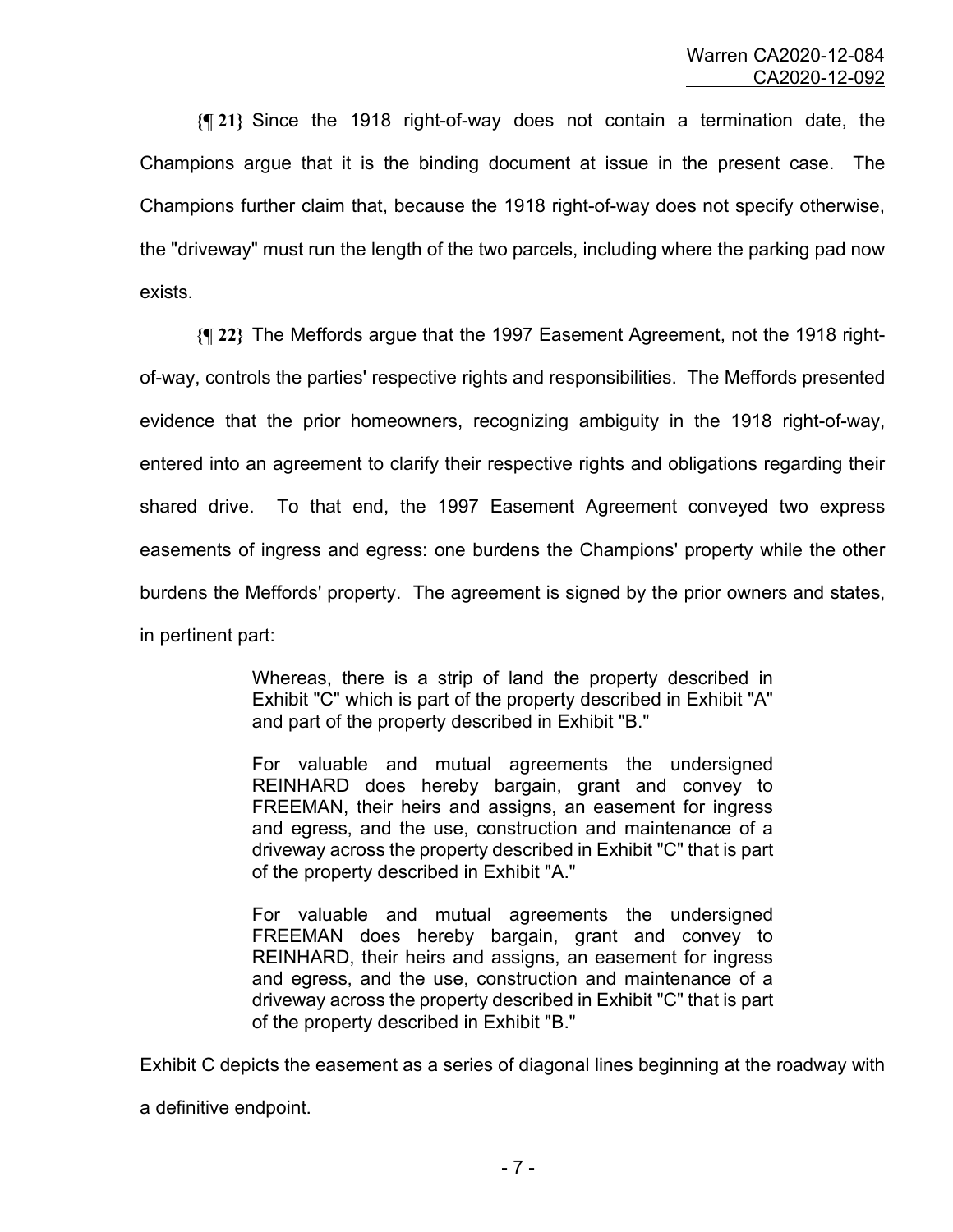**{¶ 23}** The trial court found that the 1997 Easement Agreement was the controlling document. Therefore, according to the trial court, since the 1997 Easement Agreement shows the easement ending well before the Champions' parking pad, the Champions were in violation of the express terms of the 1997 Easement Agreement and were trespassing on the Meffords' property. Following review, we agree with the trial court.

**{¶ 24}** The 1918 right-of-way refers to an existing driveway and grants a right of ingress and egress over a part of that driveway. However, there is no evidence as to the extent of that existing driveway or that it extended past the Champions garage to the parking pad – an area that, as noted above, once contained a large tree. The Champions concede that there is no way of knowing if "the driveway" that existed in 1918 is the same gravel driveway that exists today. *See, e.g., Skaggs v. Miller*, 4th Dist. Scioto No. 95CA2381, 1996 Ohio App. LEXIS 1988, at \*11-12 (May 17, 1996) (affirming the denial of relief to the proponent of an easement because competent, credible evidence supported the trial court's finding that the exact location of the easement cannot be accurately determined). The 1997 Easement Agreement was signed by the prior homeowners, burdening both of their properties with rights to ingress and egress. Exhibit C, which was attached to the 1997 Easement Agreement and recorded, clearly depicts the easement extending north from the roadway, but ending shortly after passing the Mefford residence – an area well-short of the now-present parking pad.<sup>1</sup>

**{¶ 25}** Contrary to the Champions' claim that the trial court effectively nullified 1918 right-of-way, it merely recognized that the 1997 Easement Agreement is the only instrument identifying the parameters of the driveway easement with any precision. The 1997

<sup>1.</sup> The document was recorded at book 1398 page 150 in the Warren County Recorder's Office.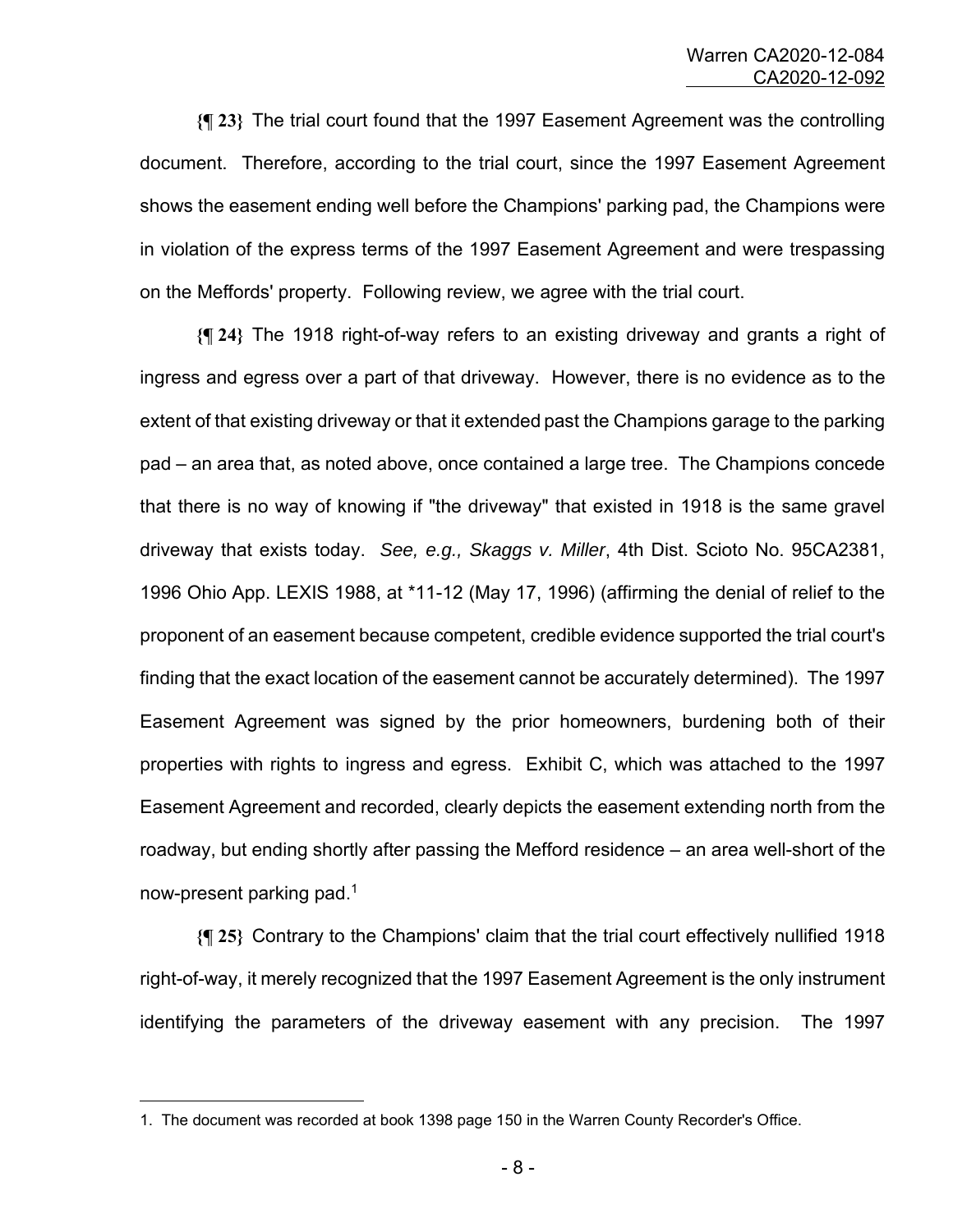Easement Agreement, which the Champions claim is invalid for a variety of reasons, does not exhibit any defect in the chain of title, nor in the validity of the document or the transaction itself.<sup>2</sup> Nor do we find the 1997 Easement Agreement lacked consideration. Despite the absence of money, the parties' mutual promises burdening their lands with the easement and maintenance responsibilities was sufficient. *Williams v. Ormsby*, 131 Ohio St.3d 427, 2012-Ohio-690, ¶ 16 (consideration may consist of either a detriment to the promisee or a benefit to the promisor).

**{¶ 26}** The Champions also complain of various deficiencies with Exhibit C, which, as noted above, depicts the easement as a series of diagonal lines beginning at the roadway with a definitive endpoint. This endpoint is well short of the now-existing parking pad. Therefore, despite the Champions' claims otherwise, the trial court appropriately found that the Champions were trespassing on the Mefford property when making their way to the parking pad. Any claim by the Champions that the easement is coextensive with the entire driveway is belied by the record. That is to say, the summary judgment evidence presented below makes clear that there is no genuine issue of material fact that the easement ends well before the parking pad begins. $3$  Therefore, for the reasons outlined above, we find the Champions' first, second, and third assignments of error are without merit and they are hereby overruled.

**{¶ 27}** Assignment of Error No. 4:

**{¶ 28}** THE TRIAL COURT ERRED TO THE PREJUDICE OF APPELLANTS BY

<sup>2.</sup> The record reflects that the Reinhards (predecessor of the Mefford property) and the Freemans (predecessor of the Champion property) executed the document.

<sup>3.</sup> The Champions also briefly mention that the trial court "erroneously stated" that they had an alternative means of accessing the parking pad. However, whether the Champions have an alternative path to access the parking pad is irrelevant to the outcome of this case. The Champions chose to construct the parking pad, thus creating their own hardship.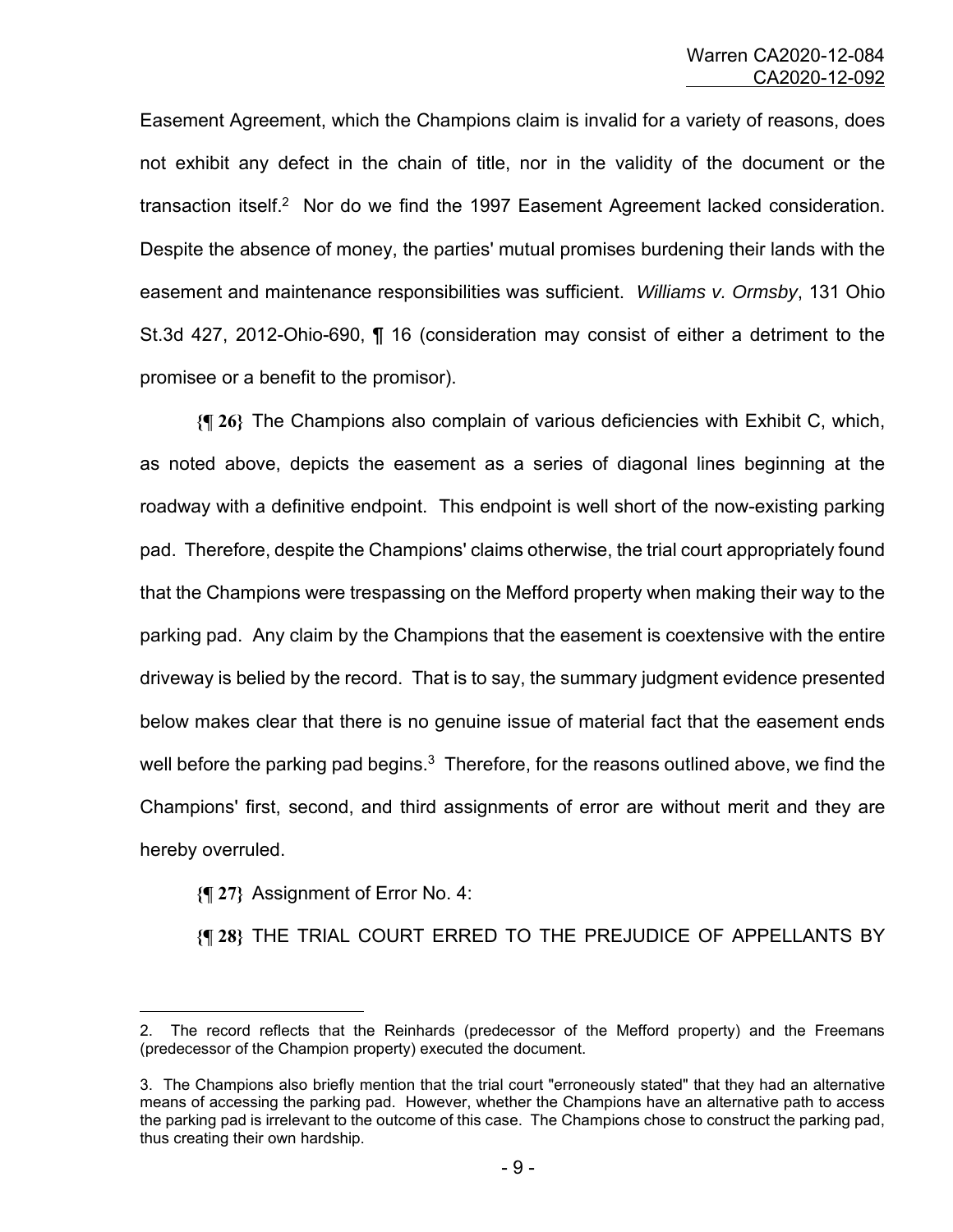AWARDING DAMAGES TO APPELLEES AGAINST THE MANIFEST WEIGHT OF THE EVIDENCE.

**{¶ 29}** In their fourth assignment of error, the Champions argue the trial court's award of damages is not supported by the manifest weight of the evidence.

**{¶ 30}** A reviewing court may not reverse a damage award unless it is against the manifest weight of the evidence. *Classic Healthcare Sys. L.L.C. v. Miracle*, 12th Dist. Warren No. CA2018-10-123, 2019-Ohio-2676, ¶ 13. A judgment will not be reversed as being against the manifest weight of the evidence if it is supported by competent, credible evidence. *C.E. Morris Co. v. Foley Constr. Co*., 54 Ohio St.2d 279, 280 (1978).

**{¶ 31}** In the present case, the trial court conducted an evidentiary hearing on damages. During this hearing, Tracey Mefford testified that the Champions trespassed on the property multiple times per day. Because of the location of her sitting room, Tracey could not avoid witnessing the repeated trespasses. Tracey explained that the repeated incursion on the property caused her serious aggravation and anxiety. Tracey also testified about damage that the Champions' vehicle caused while driving past the easement to the parking pad. Despite attempts to resolve the disagreement amicably, the Champions continually trespassed over the Meffords' property for approximately 18 months.

**{¶ 32}** Following this hearing, the trial court awarded the Meffords \$25,000 for trespass plus \$2,500 for damages to their property for a total damage award of \$27,500. After a thorough review of the record, find the trial court's damage award was supported by the evidence. Tracey presented competent and credible evidence concerning the frequent, repeated incursion on the property and the resulting impact those trespasses had on her. *Accettola v. Big Sky Energy*, 11th Dist. Ashtabula No. 2017-A-0055, 2018-Ohio-5076, ¶ 38 (damages for inconvenience, aggravation, and frustration are appropriate in a trespass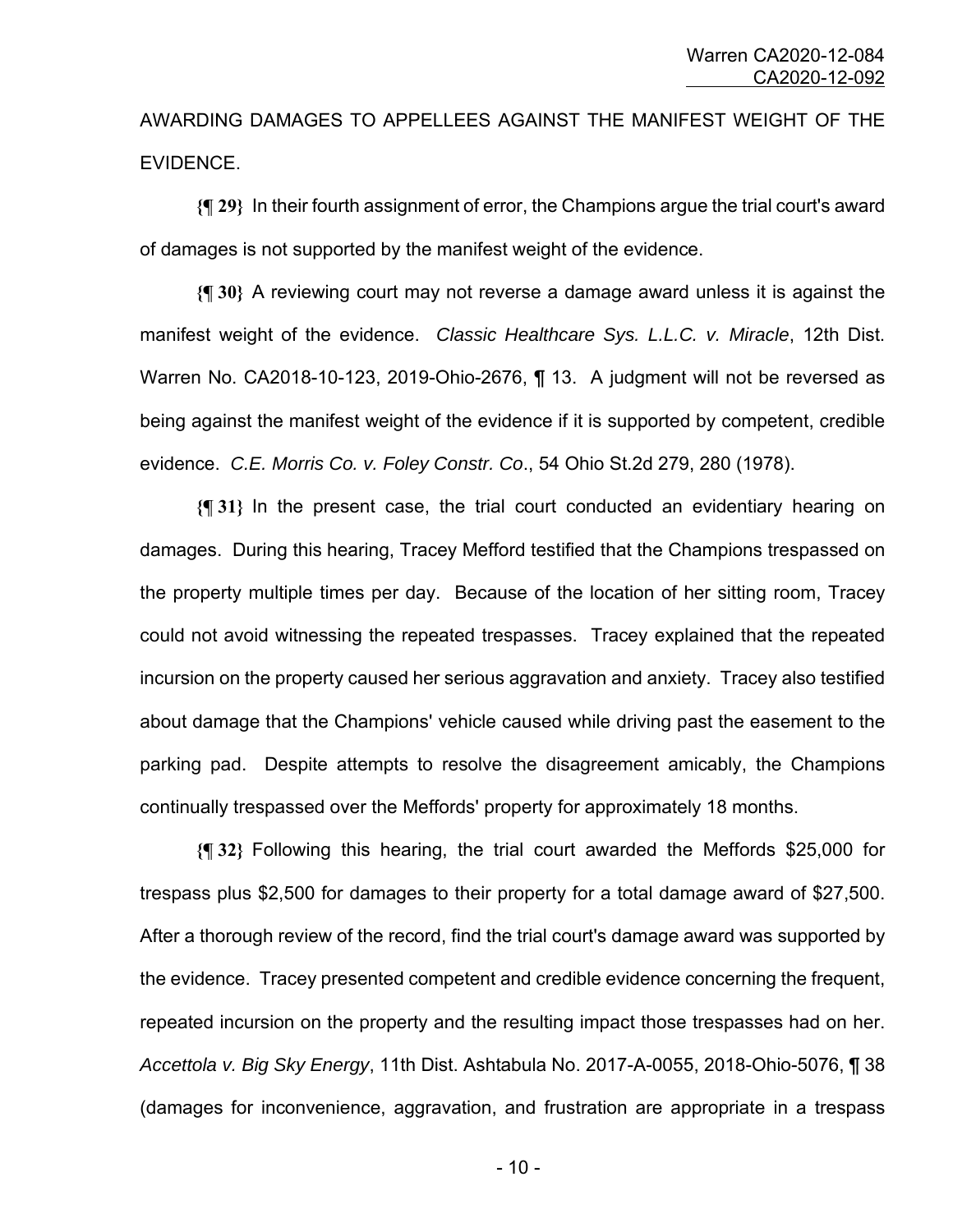action). Despite attempts to amicably resolve the situation, the Champions continued to trespass on the Meffords' property, compounding the damages.

**{¶ 33}** The Champions argue for the first time on appeal that the Meffords did not plead non-economic damages. However, we are aware of no such pleading requirement. Moreover, it is well-settled that a party may not raise for the first time on appeal any issue or error that the party could have called to the trial court's attention at a time when the trial court could have ruled on the issue, or corrected the error, or avoided the error altogether. *Whitson v. One Stop Rental Tool & Party*, 12th Dist. Preble No. CA2016-03-004, 2017- Ohio-418, ¶ 17. The Champions also raise an affirmative defense that they believed they were authorized to be on the Meffords' property. However, the Champions' argument regarding authorization was an affirmative defense to the underlying trespass claim. By finding that the Champions violated the bounds of the easement, the trial court rejected their authorization defense and concluded that the Champions were, in fact, trespassing on the Meffords' property. At the same time, the trial court concluded that the Champions did not act with malice as to justify an award of punitive damages or attorney fees. The trial court described their conduct as a "spirit of ignorance." There was competent and credible evidence to support this award and, therefore, for the reasons outlined above, the Champions' fourth assignment of error lacks merit and is overruled.

**{¶ 34}** Cross-Assignment of Error:

**{¶ 35}** THE TRIAL COURT ERRED IN OVERRULING CROSS-APPELLANTS' R.C. §2323.51 MOTION FOR SANCTIONS

**{¶ 36}** In their cross-assignment of error, the Meffords argue the trial court erred by denying their motion for sanctions against the Champions in which they alleged the Champions engaged in frivolous conduct.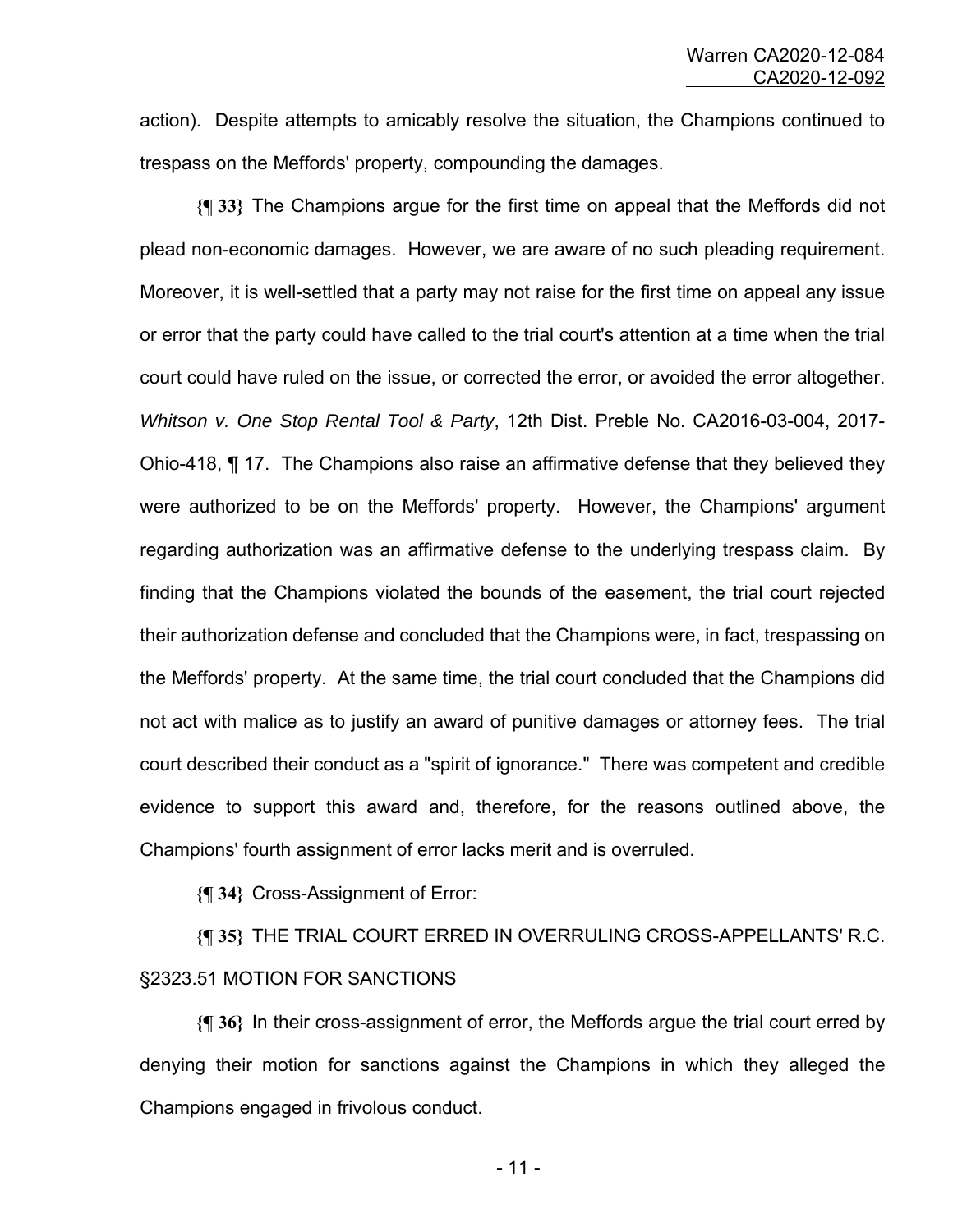**{¶ 37}** R.C. 2323.51(B)(1) provides that a court may award costs, reasonable

attorney fees, and other reasonable expenses incurred in connection with a civil action to a

party adversely affected by frivolous conduct. As relevant here, "frivolous conduct" includes

conduct that satisfies the following:

(iii) The conduct consists of allegations or other factual contentions that have no evidentiary support or, if specifically so identified, are not likely to have evidentiary support after a reasonable opportunity for further investigation or discovery.

(iv) The conduct consists of denials or factual contentions that are not warranted by the evidence or, if specifically so identified, are not reasonably based on a lack of information or belief.

#### R.C. 2323.51(A)(2)(a)(iii)-(iv).

**{¶ 38}** Review of a trial court's decision regarding frivolous conduct involves mixed questions of law and fact. *In re A.D.B*., 12th Dist. Butler No. CA2015-10-180, 2016-Ohio-7186, ¶ 35. The trial court's factual determinations are accorded a degree of deference and will not be disturbed on appeal if there is competent, credible evidence in the record to support them. *Judd v. Meszaroz*, 10th Dist. Franklin No. 10AP-1189, 2011-Ohio-4983, ¶ 18. "However, we review legal questions de novo, such as whether a party's conduct satisfies the statutory definition of frivolous conduct." *In re A.D.B*. at ¶ 35. "When an inquiry is purely a question of law, an appellate court need not defer to the judgment of the trial court." *Slye v. London Police Dept*., 12th Dist. Madison No. CA2009-12-027, 2010-Ohio-2824, ¶ 25

**{¶ 39}** To support their cross-appeal, the Meffords claim the Champions engaged in frivolous conduct because they relied upon the 1918 right-of-way even though they failed to present any evidence as to where the "driveway" was situated and ignored the unambiguous language of the 1997 Easement Agreement. Given this argument, the trial court refused to impose sanctions against the Champions under R.C. 2323.51 and instead